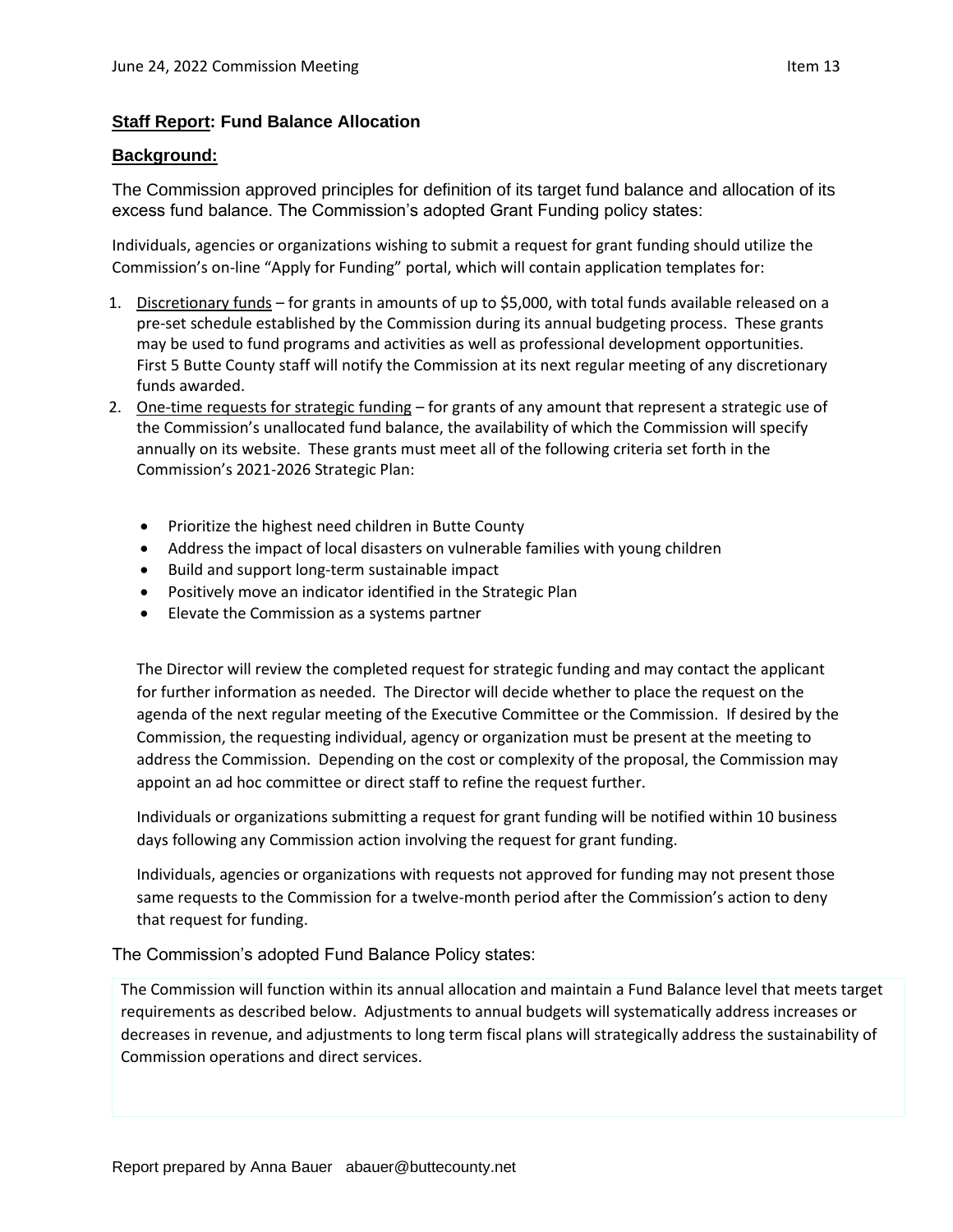The Fund Balance Target shall be 2.5 years of the previous year's annual Prop 10 revenues, to be split into the following categories:

- Cash flow (15%): funds to cover payments should Prop 10 or other funds be delayed.
- Leveraging (25%): funding to ensure that federal/state funds can be maximally leveraged.
- Opportunities (35%): opportunities that are too good to pass up, or address needs that arise from a local or statewide emergency.
- Funding Reserve (25%): in the event that Prop 10 funds become permanently unavailable, funds to sustain some programs and staff while staff secures additional funds and/or closes down operations.

Funds exceeding the 2.5 year Fund Balance Target shall be referred to as Unassigned. During its annual budget approval process, the Commission may allocate Unassigned funds to programs and initiatives. The remaining Unassigned funds shall be available to be requested for community investment in accordance with the following principles:

- Prioritize the highest need children in Butte County
- Address the impact of local disasters on vulnerable families with young children
- Build and support long-term sustainable impact
- Positively move an indicator identified in the Strategic Plan
- Elevate the Commission as a systems partner

Based on guidance from the Commission at its February meeting, staff shall develop budget recommendations for the incoming fiscal year, and assign budget amounts based on Commission priorities, current and projected Prop 10 distributions, and the current financial condition of the Commission. The dollar amount for the Fund Balance Target and the Unassigned funds for the incoming fiscal year shall be identified and approved by the Commission at its April meeting.

Budget revisions that would require a reduction in the Fund Balance Target during a given year must be approved by the Commission.

## **Executive Committee Recommendation:**

Executive Committee recommends the Commission designate \$500,000 of the Unassigned Fund Balance to be made available to the community for one-time requests, per policy. Requests will be responded to with the following process: 1. Funds are requested through the First 5 website 2. Staff determines appropriateness and completeness of request, and may provide feedback and technical assistance to requestor. 3. Request is presented at a regularly scheduled meeting of the Executive Committee. 4. Executive Committee considers recommendation for inclusion on the Commission agenda. 5. Commission considers requests and either votes to approve or reject, or directs staff to work with requestor to refine the request and bring back at a future meeting.